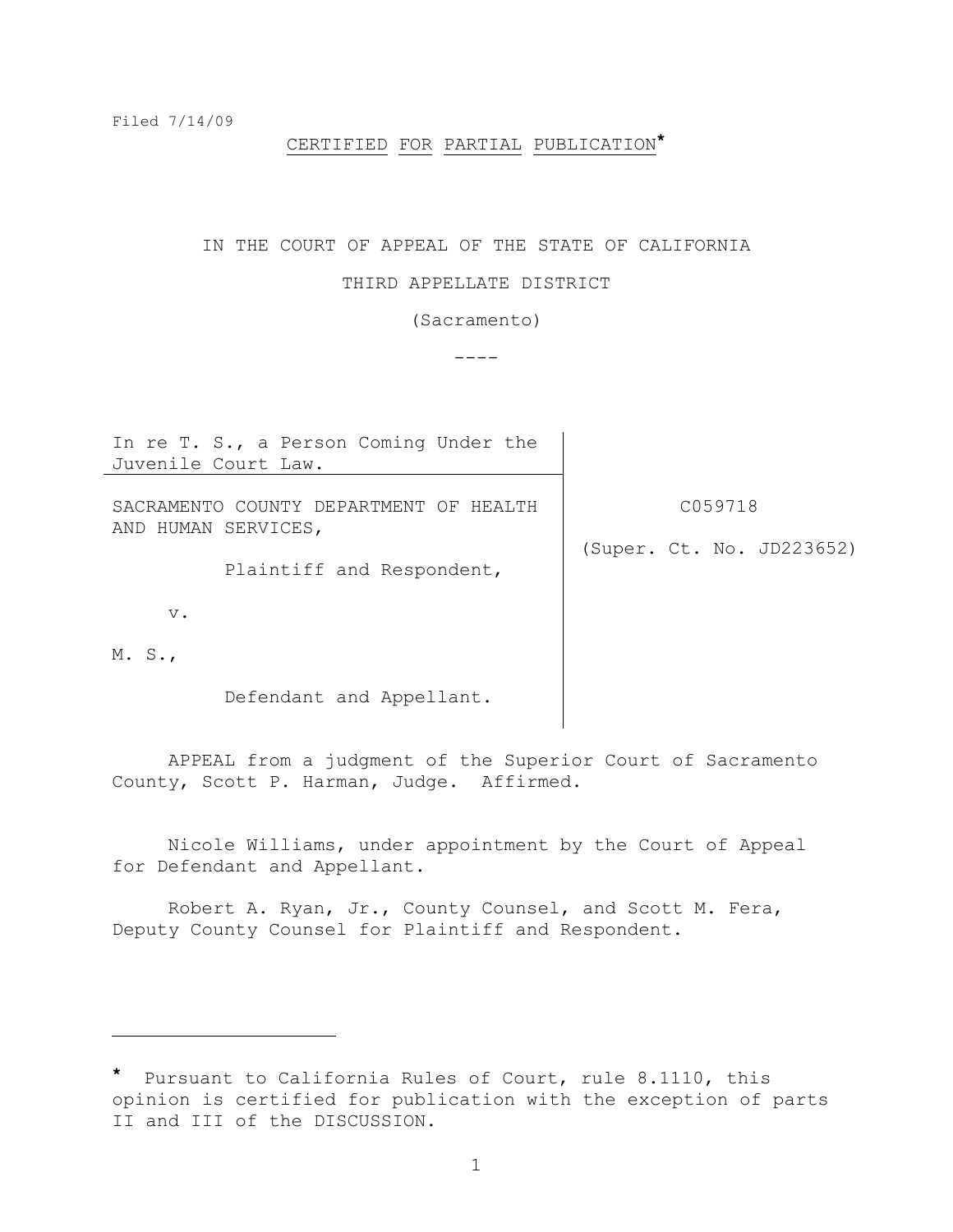Appellant, the father of the minor, appeals from the juvenile court"s order terminating parental rights. (Welf. & Inst. Code, §§ 366.26, 395.)**1**

Appellant claims that a statutory exception to adoption applied because the minor"s Indian tribe had identified guardianship as the permanent plan for the minor. (§ 366.26, subd. (c)(1)(B)(vi)(II).) In the published portion of the opinion, we reject this contention.

Appellant also claims his trial attorney rendered ineffective assistance of counsel because she did not argue that another exception to adoption applied based on substantial interference with the minor"s connection to his tribal community.  $(S \t366.26, subd. (c) (1) (B) (vi) (I).)$  In addition, appellant maintains he received ineffective assistance of counsel because his attorney failed to argue that the Department was required to seek a criminal conviction exemption for relatives selected by the minor's tribe to be quardians for the minor.

In the unpublished portion of the opinion, we reject appellant"s claims of ineffective assistance of counsel. We therefore affirm the order terminating parental rights.

## FACTUAL AND PROCEDURAL BACKGROUND

A dependency petition was filed in Shasta County in August 2005 concerning the two-day-old minor, alleging the minor"s

L,

**<sup>1</sup>** Undesignated statutory references are to the Welfare and Institutions Code.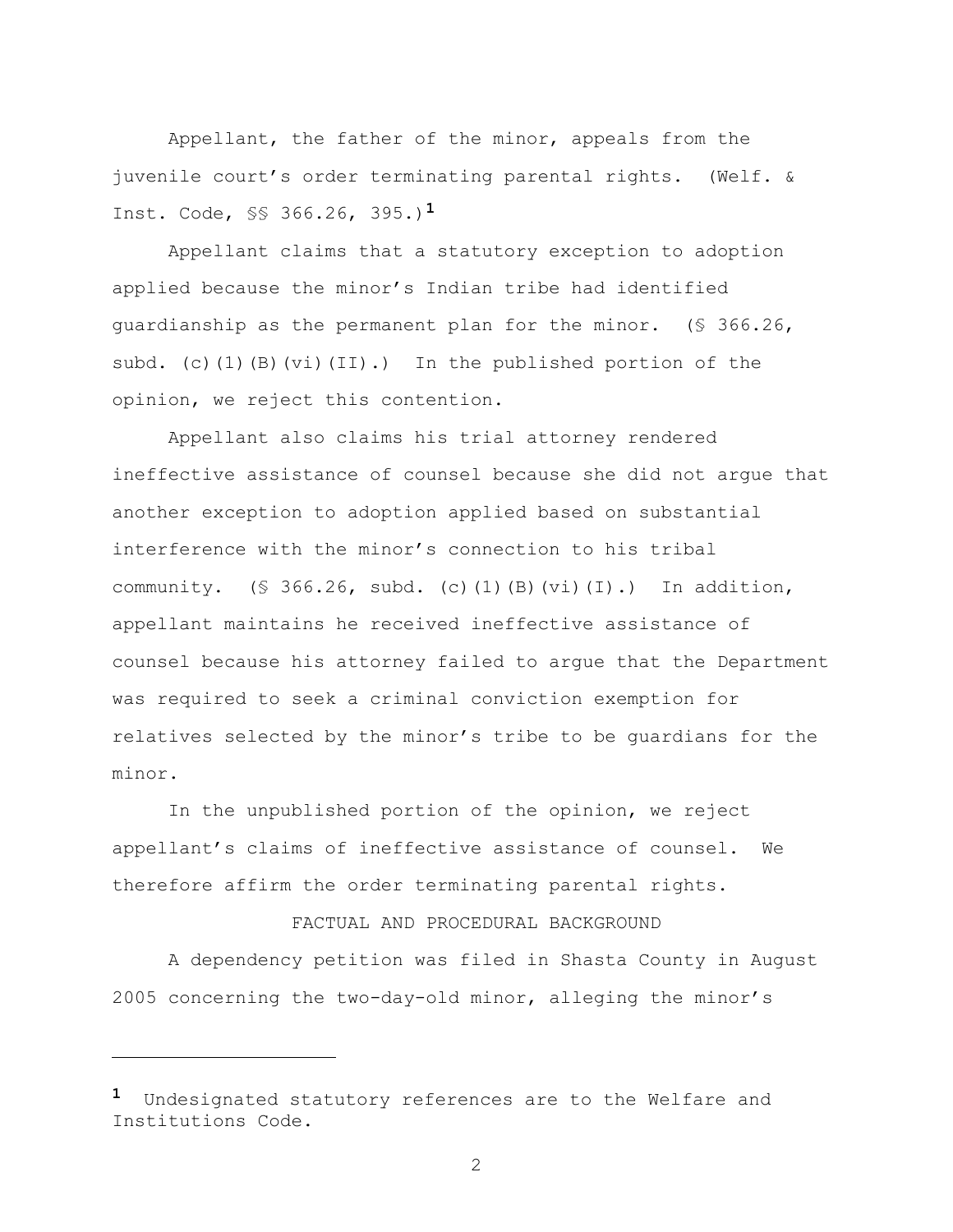mother tested positive for methamphetamine when the minor was born and admitted intravenous drug use on one occasion during her pregnancy. It also was alleged that appellant admitted past drug use and had a conviction for public intoxication. The petition further alleged the parents" home was cluttered, they did not have the items necessary to care for the minor, and they did not consistently demonstrate proper care of the minor while he was still in the hospital.

The minor's mother had Indian heritage through the Pit River Tribe (the Tribe), and prior to the jurisdictional hearing, the Tribe filed a Notice of Intervention, informing the court that the minor is an Indian child and the Tribe was appearing in the proceedings.

The allegations in the petition were sustained. Prior to the dispositional hearing, the matter was transferred to Sacramento County. In January 2006, a representative of the Tribe appeared at the transfer-in hearing and, in accordance with her recommendation, the minor was placed with the parents.**2** At the dispositional hearing in April 2006, the parents were ordered to comply with the case plan recommended by the Sacramento County Department of Health and Human Services (the Department).

By the time of the review hearing in October 2006, appellant was no longer living with the minor and the minor's

i<br>L

**<sup>2</sup>** Thereafter, the minor was removed briefly from the parents pursuant to a supplemental petition, which was subsequently dismissed.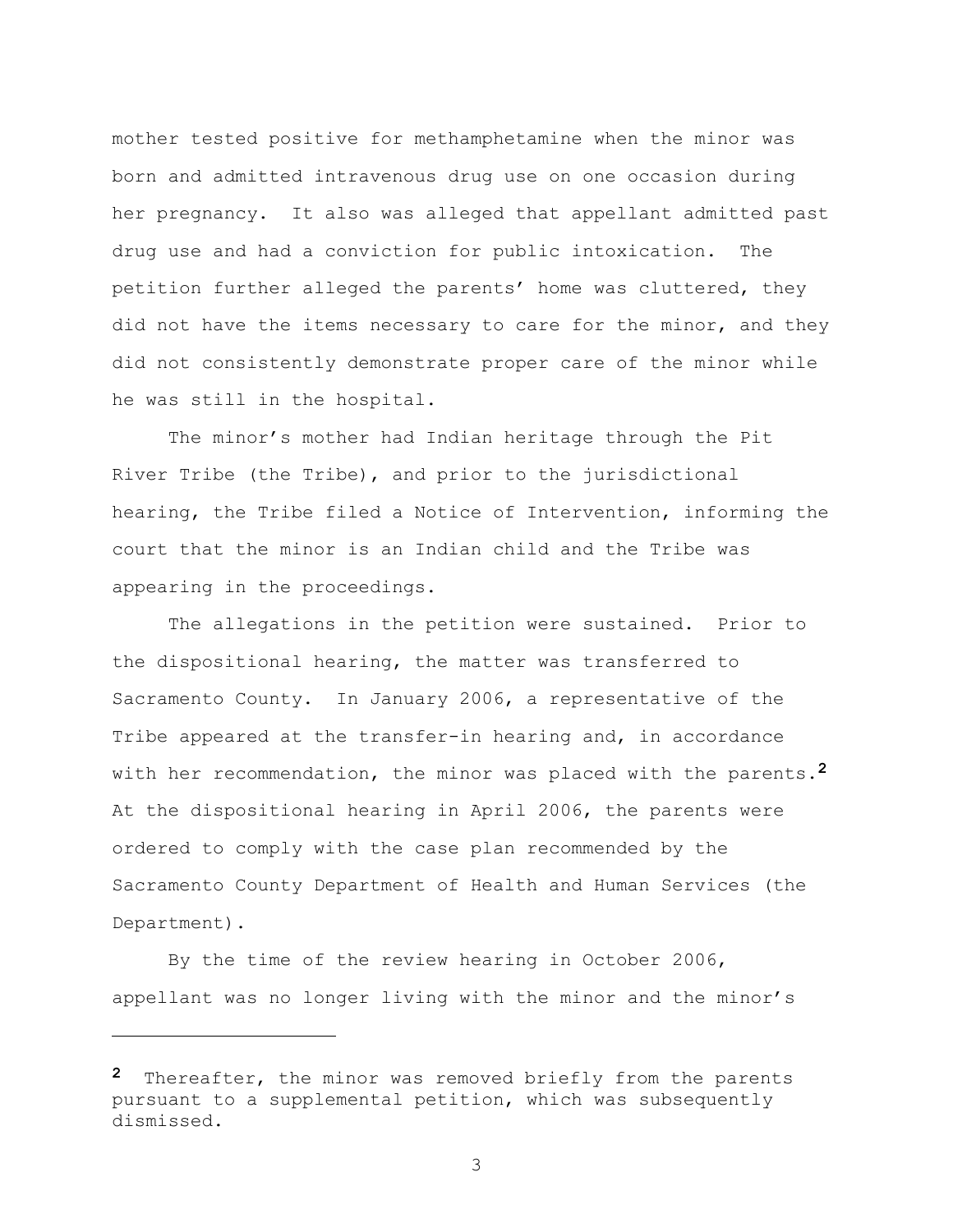mother, and he had decided he did not want to participate in further reunification services. At the review hearing, the juvenile court ordered that the minor remain in the mother"s care and terminated appellant's services.

In July 2007, a supplemental petition was filed based on the mother"s continued noncompliance with substance abuse treatment and her failure to take the minor to scheduled monthly check-ups, and because she allowed appellant to have unauthorized contact with the minor. The minor was placed in a foster home, and the social worker recommended the mother"s services be terminated.

Meanwhile, the Tribe was in the process of passing a resolution for placement of the minor in the home of maternal cousins who were active members of the Tribe, although they did not have an established relationship with the minor. Although the social worker had concluded that the minor was adoptable and the maternal cousins were willing to adopt, the Tribe did not agree with a permanent plan of adoption, believing "[g]uardianship [wa]s the more appropriate permanent plan to avoid severing the parental rights of both parents." The Tribe wanted the minor placed in a guardianship with relatives.

An evaluation by an Indian Child Welfare Act (ICWA) expert concluded that active efforts had been made to provide remedial and rehabilitative services to the family and that the minor would suffer serious emotional or physical damage if returned to parental care. However, the expert felt it was in the family"s best interest to reunify as an Indian family, and she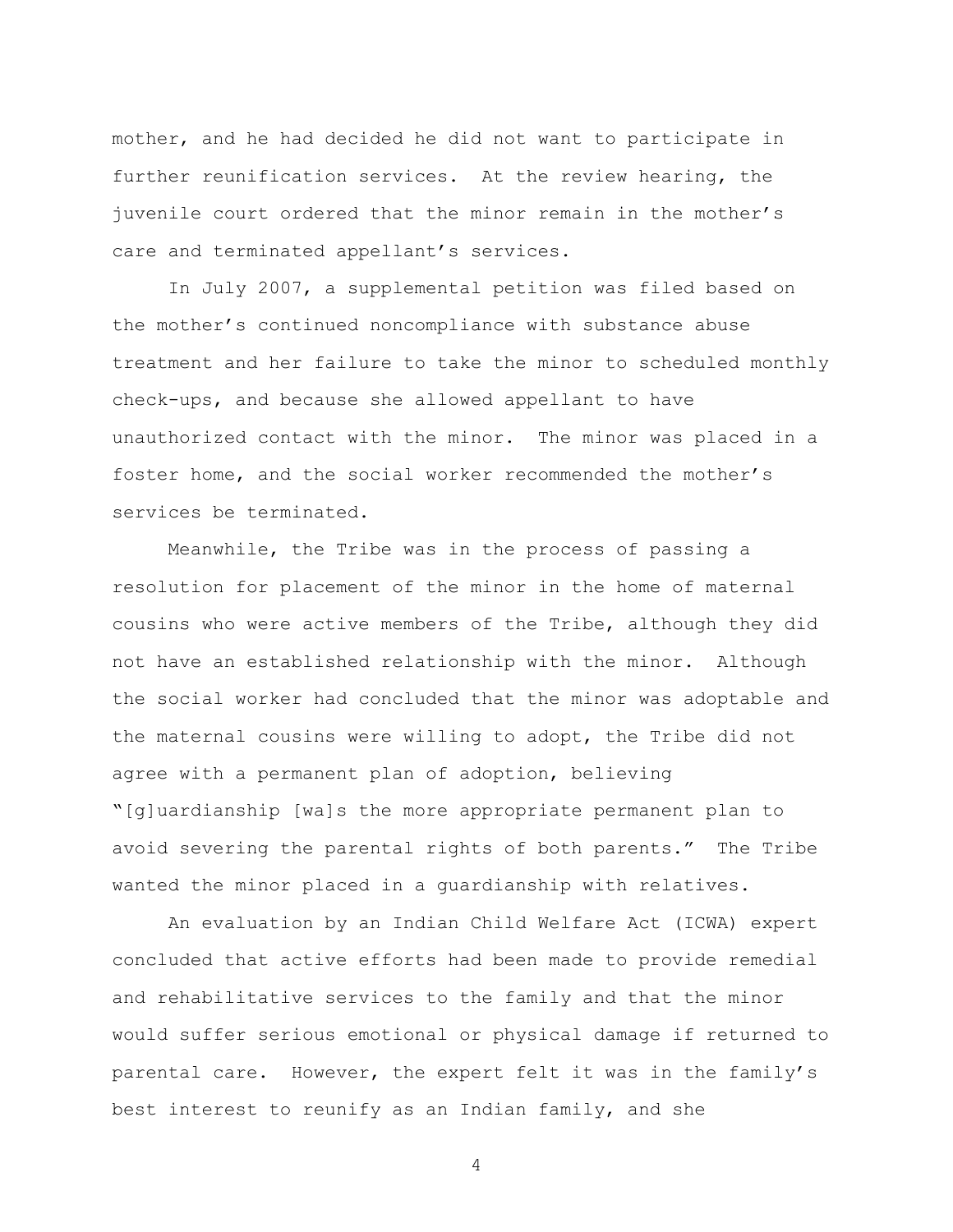recommended guardianship as the permanent plan. She explained: "It is not unknown among Indian nations to allow their members who are struggling to achieve resolution to adverse circumstances every possible opportunity to succeed. In this case [the mother] has struggled to be successful in recovery, and is committed to continuing to pursue sobriety. In order to allow her future opportunities to reunify her family, the plan of long-term guardian[]ship is recommended. From a tribal perspective, it is in the family"s best interest to reunify as an Indian family. Adoption would potentially remove the possibility that the child and his parent(s) could reunify as a family."

The juvenile court sustained the allegations in the supplemental petition. While the dispositional hearing was pending, an assessment for placement of the minor with the maternal cousins was commenced. The cousins had assumed guardianship of three other children and, reportedly, "there ha[d] been no concerns regarding their ability to care for the children in their home."

However, both cousins had criminal histories, which would require an exemption through "the Kinship Unit."

The husband"s criminal record included misdemeanor convictions between 1991 and 1996 for possession of a controlled substance (Health & Saf. Code, § 11377, subd. (a)), possession of a dangerous weapon (§ 12020, subd. (a)), being under the influence of a controlled substance (Health & Saf. Code, § 11550, subd. (a)), petty theft (§ 484, subd. (a)); carrying a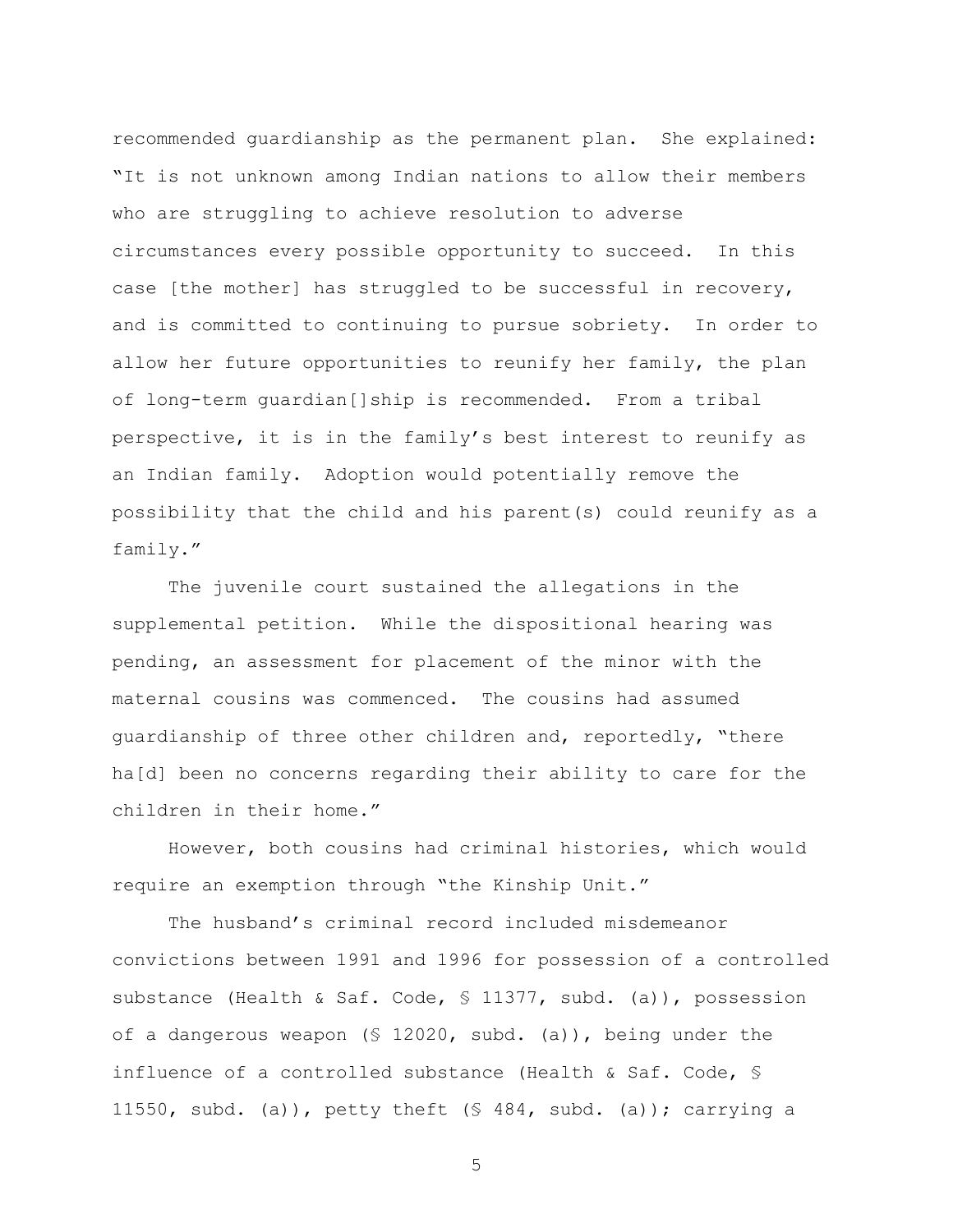firearm in a vehicle (§ 12034, subd. (a)), receiving stolen property (§ 496, subd. (a)), two counts of corporal injury on a spouse or cohabitant (§ 273.5, subd. (a)), and battery (§ 242), as well as a 2000 violation for assault with a deadly weapon (§ 245, subd. (a)(1)) which, according to the social worker"s report, was "[l]ikely" a felony conviction.

The wife's criminal record contained misdemeanor convictions in 2001 for tampering with a vehicle (Veh. Code, § 10852) and driving without a valid license. (Veh. Code, § 12500, subd. (a).) Nonetheless, the social worker recommended that the minor be placed in the cousins' home upon receipt of a resolution to this effect by the Tribe "and/or approval from the Kinship Unit."

At the dispositional hearing in November 2007, the juvenile court terminated the mother"s services and set the matter for a hearing pursuant to section 366.26 to select and implement a permanent plan for the minor. The court noted that an assessment of the maternal cousins for placement was underway but had not been completed, nor was there a resolution from the Tribe concerning the placement.

According to the report for the section 366.26 hearing, which was prepared in February 2008, the minor's foster parents were not interested in adoption or guardianship. Meanwhile, the parents had not visited the minor since shortly after the last hearing, in November.

In March 2008, on the date set for the section 366.26 hearing, the juvenile court continued the hearing for 90 days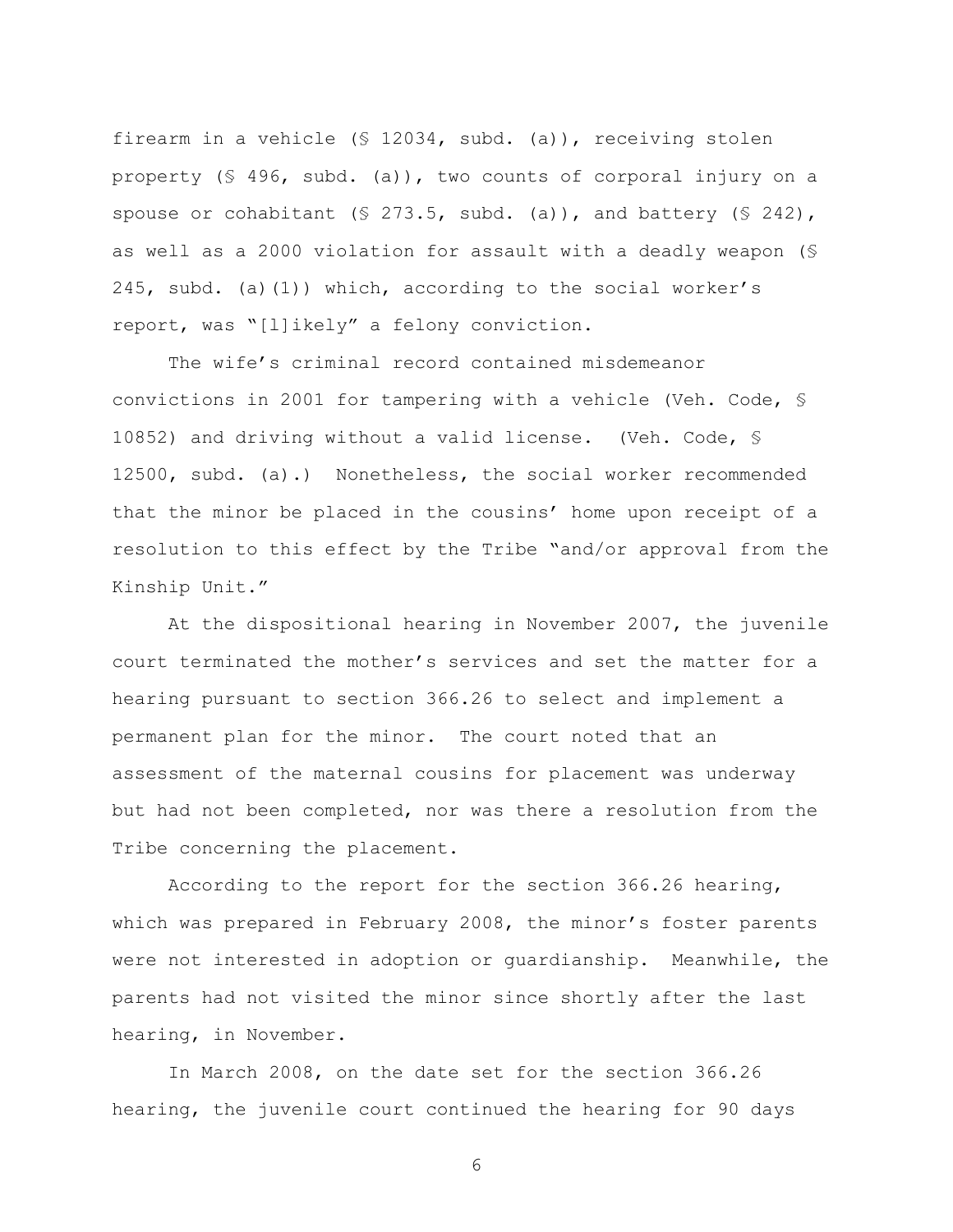and ordered the Tribe to either submit a written resolution concerning placement or personally appear to explain its position.

Shortly thereafter, the Tribe passed a resolution establishing placement with the maternal cousins as "the first order of placement preference" for the minor and "approv[ing] the placement as a long term guardianship." However, the Kinship Unit ultimately declined to approve the placement of the minor with the maternal cousins due to their criminal histories. The social worker recommended that the minor not be placed with the maternal cousins, as they would not be able to pass a guardianship assessment, and that a permanent plan of adoption be ordered.

The Tribe continued to recommend placement of the minor with the maternal cousins. The ICWA expert also continued to recommend a plan of guardianship with the maternal cousins, based on the fact that they had demonstrated their ability to provide a safe, nurturing home and had been approved for placement in the past. The expert opined: "The [minor's] best potential for healthy development as an Indian person lie[s] with his ongoing connection with his family and his tribe. Such an arrangement would also preserve the [minor's] family bond, an element that is essential for the healthy development of his identity."

At the section 366.26 hearing, the ICWA expert testified consistently with these views. She noted that the Tribe felt safe having the minor placed with the maternal cousins despite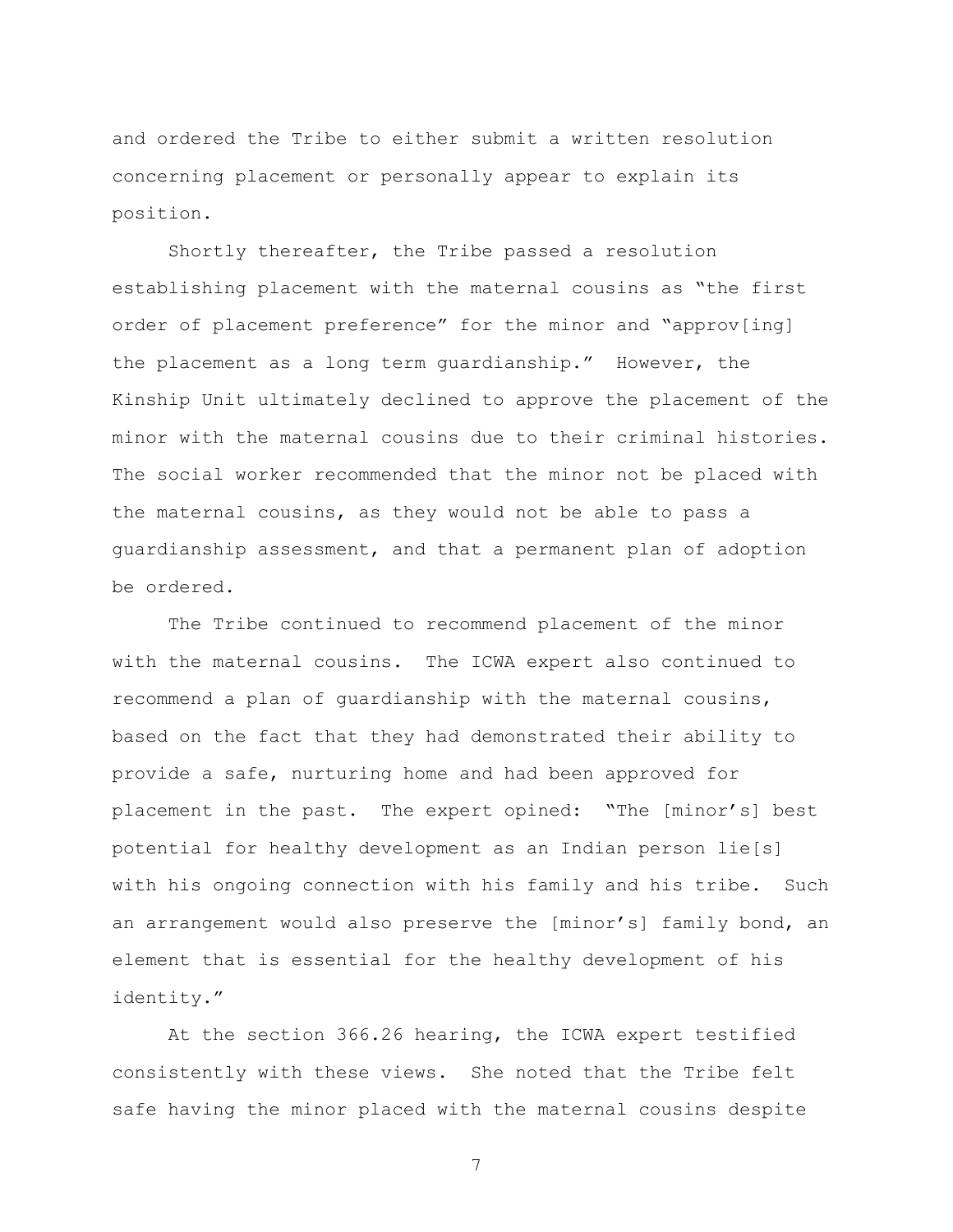their criminal records, and that the Tribe "would know their tribal members better than anyone." The expert acknowledged she had never met the cousins or been to their home, and that her recommendation was based solely on the documented evidence she had received. She testified that she would defer to the tribal council's resolution in every case.

An adoption social worker testified that the minor was generally adoptable and an Indian foster family agency had identified a placement for him in which one of the foster parents was a member of the Tribe. The family was "open to considering" adoption of the minor. The social worker testified she would be able to find another Indian family to adopt the minor if this particular family was not willing to do so, although it might take longer to find a family affiliated with the Tribe.

The mother argued that an exception to adoption applied because the Tribe had identified guardianship as the permanent plan that would meet their prevailing social and cultural standards and protect the minor's best interests as an Indian child. Appellant joined in this argument.

The juvenile court concluded it had discretion to find adoption was in a child"s best interests even though a tribe has identified guardianship or long term foster care with a relative as the preferred permanent plan. The court ruled "that is the situation that we have in this case," noting that the Department had located a placement with a member of the minor's Tribe and would place the minor with an Indian family if this placement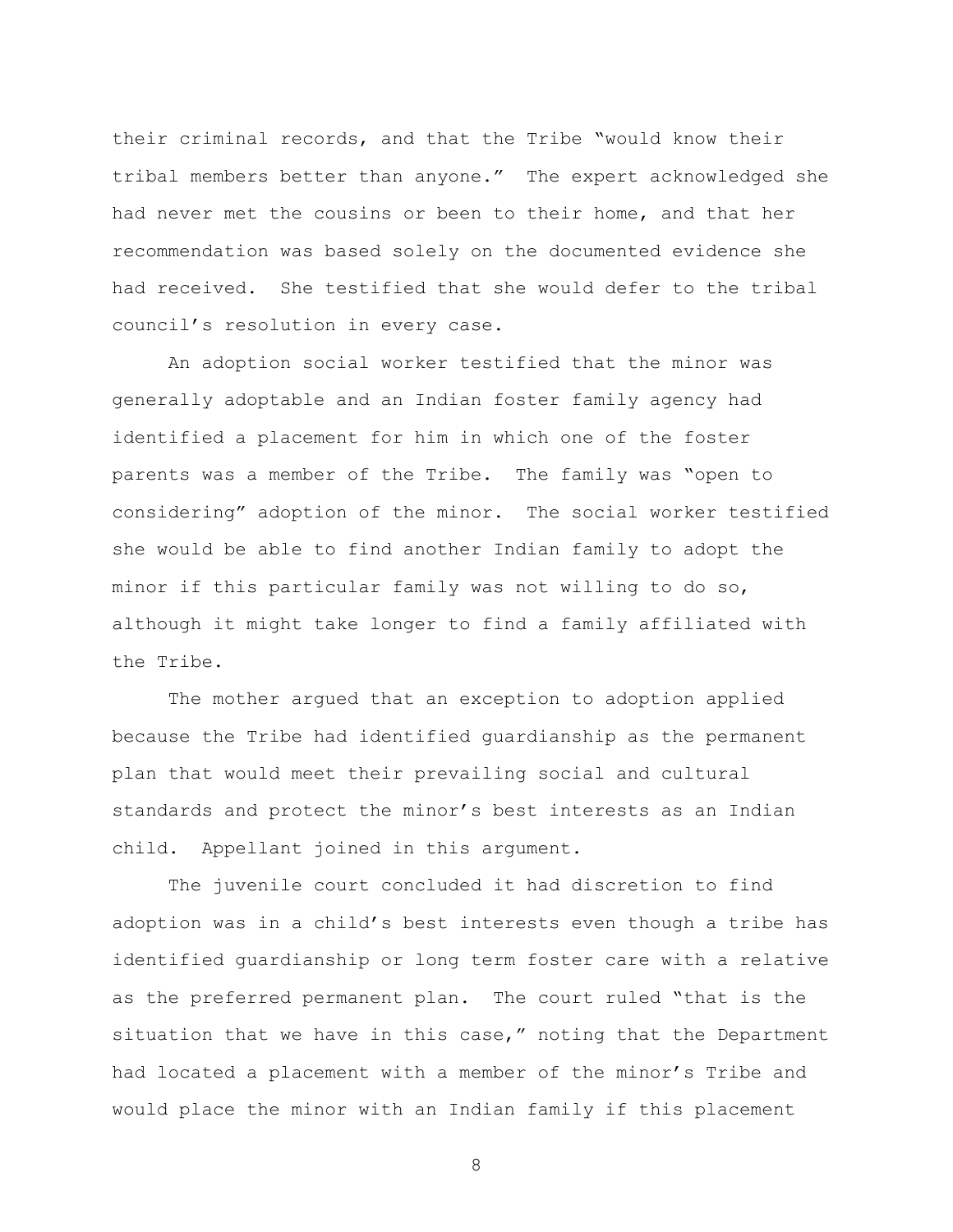did not work out. The court ordered a permanent plan of adoption and terminated parental rights.**3**

DISCUSSION

I

Appellant"s first claim is that the juvenile court should have applied an exception to adoption because the minor's tribe identified guardianship as the permanent plan for the minor. (§ 366.26, subd. (c)(1)(B)(vi)(II).) We disagree.

We review the juvenile court's ruling declining to find an exception to termination of parental rights for abuse of discretion. (*In re Jasmine D.* (2000) 78 Cal.App.4th 1339, 1342.) """The appropriate test for abuse of discretion is whether the trial court exceeded the bounds of reason. When two or more inferences can reasonably be deduced from the facts, the reviewing court has no authority to substitute its decision for that of the trial court.""" (*Id*. at p. 1351.)

""At the selection and implementation hearing held pursuant to section 366.26, a juvenile court must make one of four possible alternative permanent plans for a minor child. . . . *The permanent plan preferred by the Legislature is adoption*. [Citation.]" [Citations.] If the court finds the child is adoptable, it *must* terminate parental rights absent

i<br>L

**<sup>3</sup>** Appellant filed an application for rehearing, asserting the juvenile court erred by terminating parental rights despite the Tribe's resolution for placement of the minor with the maternal cousins in guardianship. The application for rehearing was denied.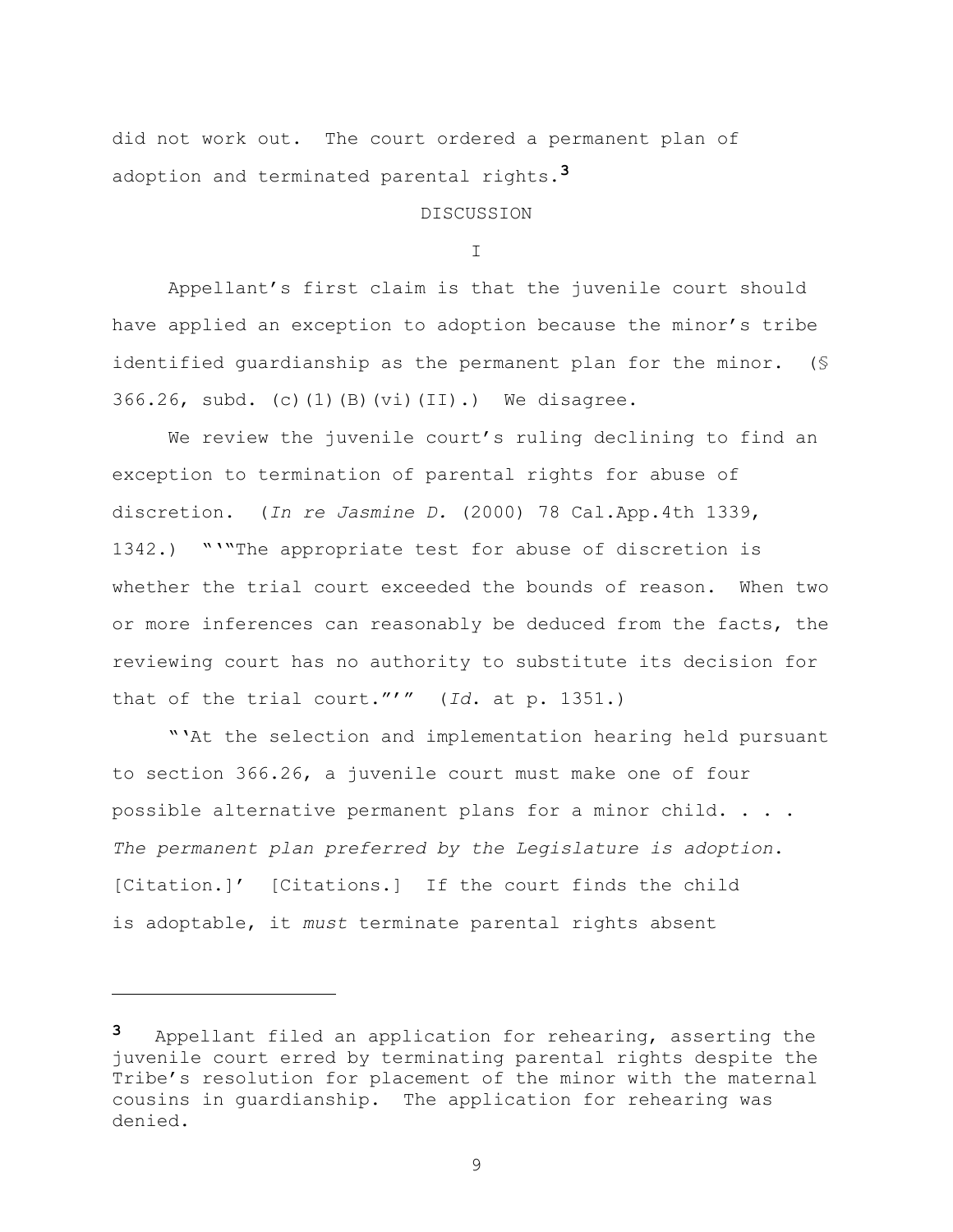circumstances under which it would be detrimental to the child." (*In re Ronell A*. (1996) 44 Cal.App.4th 1352, 1368.)

Before the juvenile court may find an exception to adoption for an otherwise adoptable child, a parent must establish a "compelling reason for determining that termination would be detrimental to the child" due to one of several specified circumstances. (§ 366.26, subd. (c)(1)(B).) One such exception is when "[t]he child is an Indian child and there is a compelling reason for determining that termination of parental rights would not be in the best interest of the child, including, but not limited to: [¶] . . . [¶] [t]he child"s tribe has identified guardianship, long-term foster care with a fit and willing relative, or another planned permanent living arrangement for the child." (§ 366.26, subd. (c)(1)(B)(vi)(II).)

The parent has the burden of establishing the existence of any circumstance that constitutes an exception to termination of parental rights. (*In re Cristella C*. (1992) 6 Cal.App.4th 1363, 1372-1373.) "Because a section 366.26 hearing occurs only after the court has repeatedly found the parent unable to meet the child"s needs, it is only in an extraordinary case that preservation of the parent's rights will prevail over the Legislature"s preference for adoptive placement." (*In re Jasmine D*., *supra*, (2000) 78 Cal.App.4th 1339, 1350.)

Here, it is not disputed that the minor was adoptable. Thus, for the juvenile court to order a permanent plan other than adoption based on the proffered exception, it was required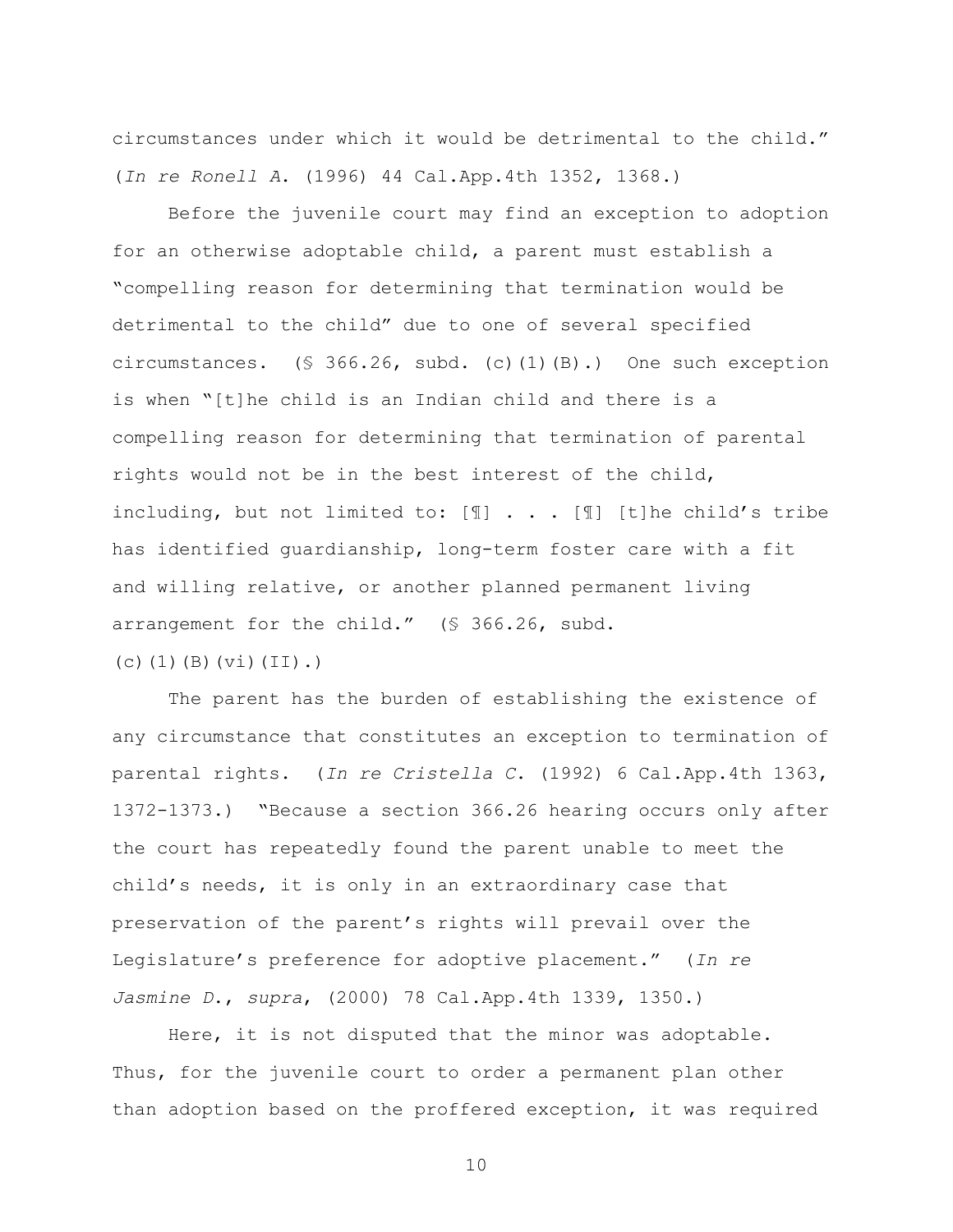to find a compelling reason for determining that adoption would be detrimental to the minor because the Tribe had identified guardianship as the permanent plan and, thus, it would not be in the minor"s best interest to terminate parental rights.

Appellant maintains that, regardless of the viability of the maternal cousins as a placement for the minor, the juvenile court was required to order a permanent plan of guardianship because this was the Tribe's recommendation.

However, a contrary conclusion was reached by the Court of Appeal for the Fifth District in *In re A.A.* (2008) 167 Cal.App.4th 1292. In that case, at the section 366.26 hearing, the children"s tribe sought a permanent plan of guardianship with relatives from whom the children previously had been removed at the relatives" request. The children had experienced several placement changes during the dependency proceedings and had "attachment-disorder issues and developmental delays." (*Id*. at p. 1302.) The children had been placed in a prospective adoptive home in which one of the prospective adoptive parents was a member of another tribe. (*Id*. at p. 1303.) The children had made gradual progress with their mental health issues in this placement and had begun to attach to their caretakers. (*Id*. at p. 1308.) The juvenile court ordered a permanent plan of adoption despite the tribe"s identification of guardianship as the desired permanent plan.

The appellate court concurred, concluding that, "although guardianship may have served the [t]ribe"s interests, the court, in assessing the children"s best interests, was not compelled to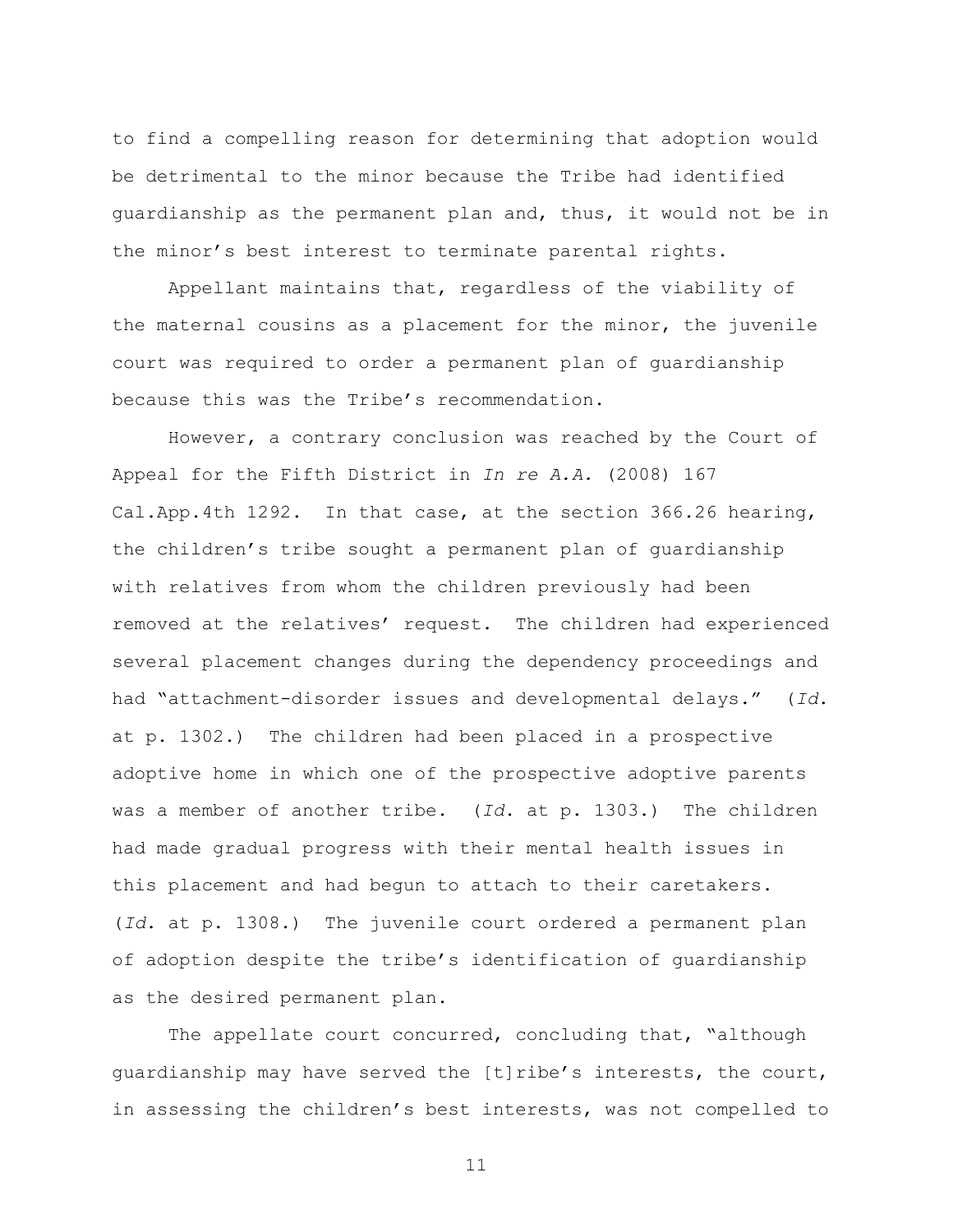agree with the [t]ribe." (*In re A.A.*, *supra*, 167 Cal.App.4th at p. 1324.) The court noted: "The [t]ribe"s earlier role in bringing the children"s relative placement to a premature close and current request to change their placement yet again, notwithstanding the undisputed evidence of the children"s attachment problems, may similarly have persuaded the court that the [t]ribe"s identification of guardianship did not coincide with the children's interest in stability and permanence. Under these circumstances, the court could conclude that the [t]ribe"s identification of guardianship as a permanent plan for the children was not a compelling reason for finding that termination would be detrimental." (*Id*. at p. 1325.)

We agree that a juvenile court is not obligated to adopt the permanent plan designated by a child"s tribe without conducting an independent assessment of detriment.**4** The

**4** The portions of section 366.26 addressed by appellant"s argument are as follows:

 $"$ (c)(1) . . . the court shall terminate parental rights unless either of the following applies:

"[¶] . . . [¶]

i<br>L

"(B) The court finds a compelling reason for determining that termination would be detrimental to the child due to one or more of the following circumstances:

 $\lbrack \mathbb{T} \rbrack$  . . .  $\lbrack \mathbb{T} \rbrack$ 

"(vi) The child is an Indian child and there is a compelling reason for determining that termination of parental rights would not be in the best interest of the child, including, but not limited to: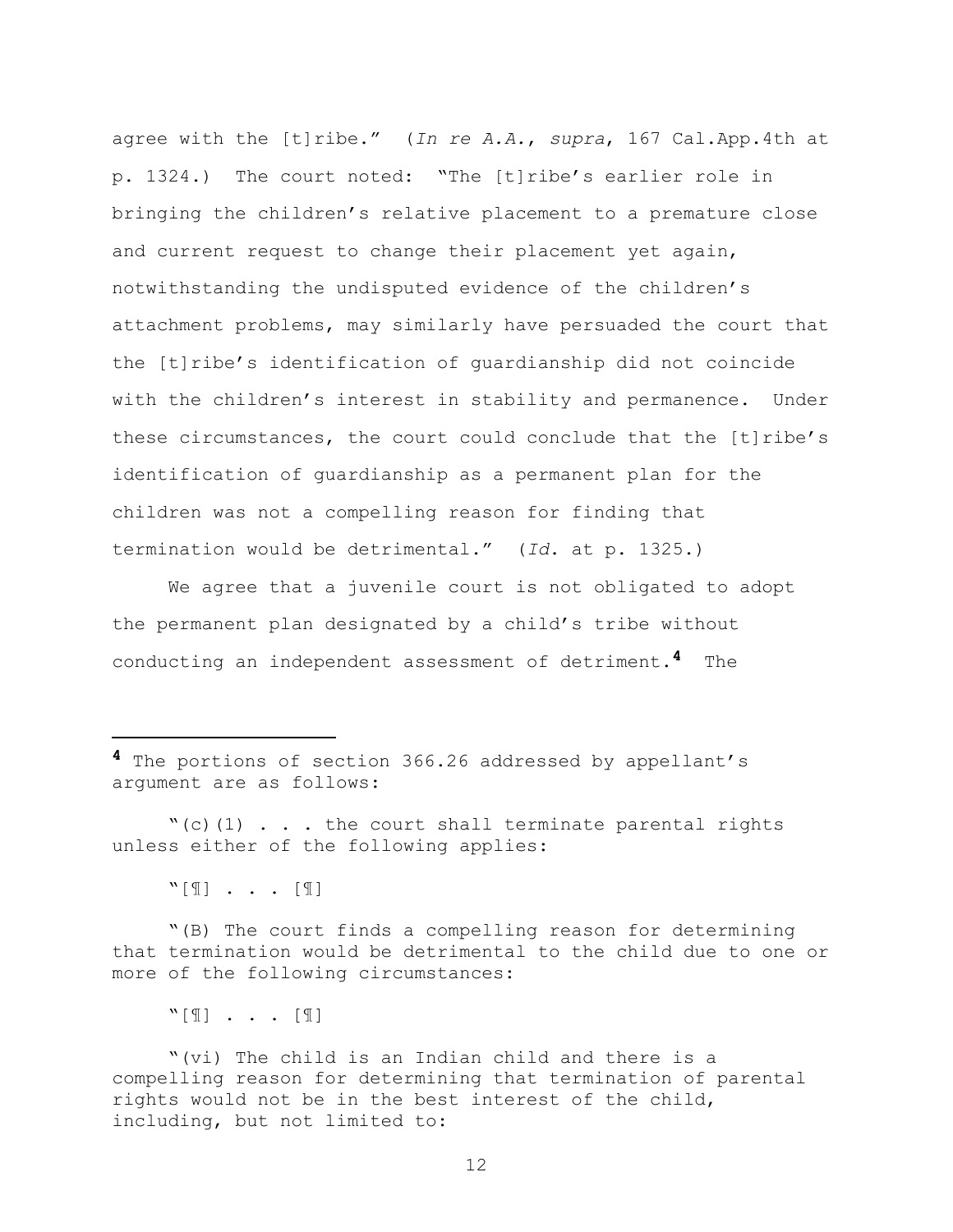exceptions to adoption relating to Indian children, like the other enumerated exceptions to adoption, are contained in section 366.26, subdivision (c)(1)(B), and, therefore, apply only if the described circumstances are present *and* there is a compelling reason for determining that termination of parental rights would be detrimental to the child as a result of such circumstances. (See fn. 4, *ante*.) Had the Legislature intended to preclude the court from ordering a permanent plan of adoption when a tribe has identified another permanent plan, it could have placed this provision in the next subdivision of section 366.26, subdivision (c)(2), which enumerates circumstances under

"(I) Termination of parental rights would substantially interfere with the child's connection to his or her tribal community or the child"s tribal membership rights.

"(II) The child's tribe has identified guardianship, longterm foster care with a fit and willing relative, or another planned permanent living arrangement for the child.

"[¶] . . . [¶]

i<br>L

"(2) The court shall not terminate parental rights if:

"[¶] . . .[¶]

"(B) In the case of an Indian child:

"(i) At the hearing terminating parental rights, the court has found that active efforts were not made as required in Section 361.7.

"(ii) The court does not make a determination at the hearing terminating parental rights, supported by evidence beyond a reasonable doubt, including testimony of one or more 'qualified expert witnesses' as defined in Section 224.6, that the continued custody of the child by the parent is likely to result in serious emotional or physical damage to the child."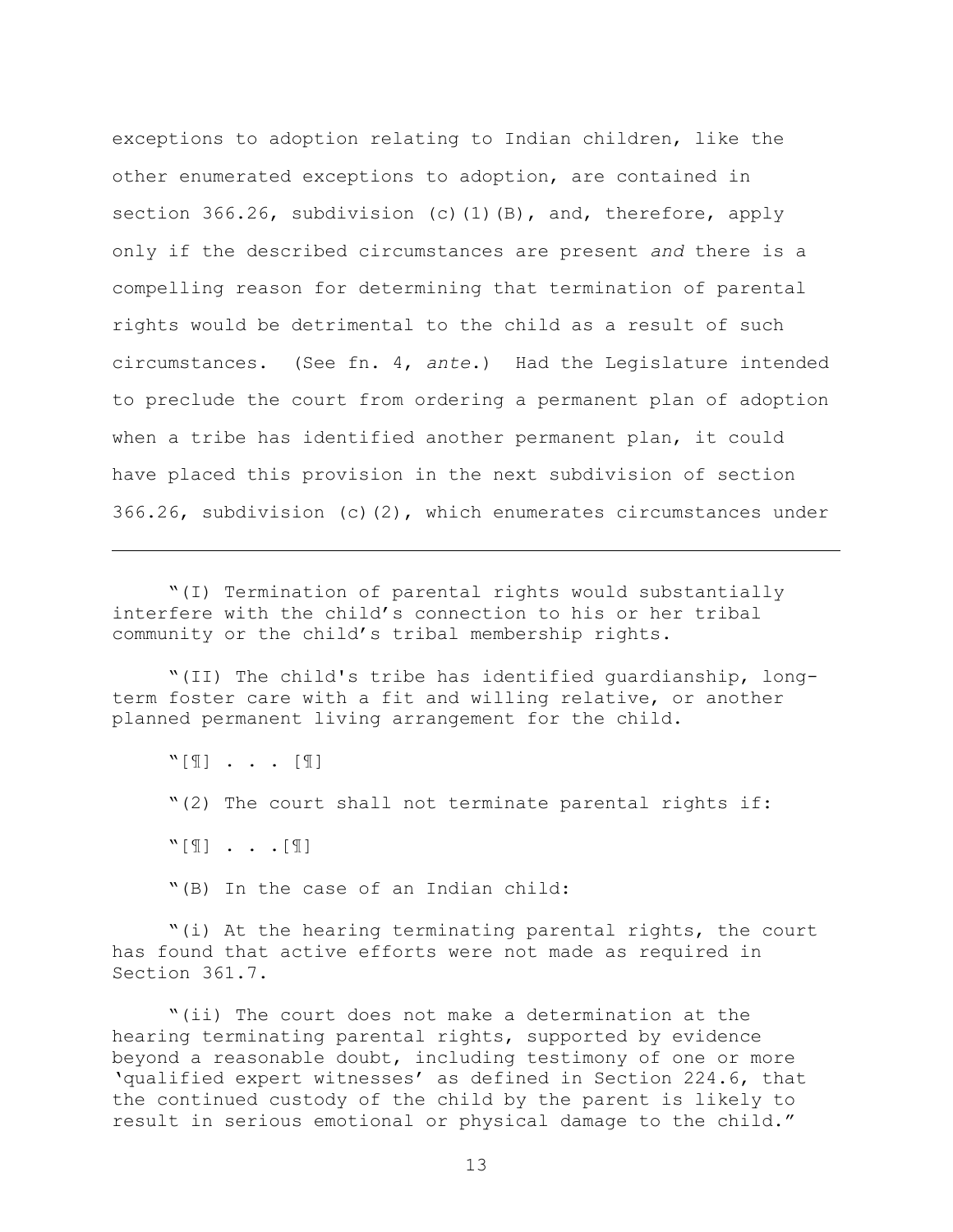which the juvenile court "shall not terminate parental rights," and includes other provisions involving Indian children. (See fn. 4, *ante*.) Instead, the provision was added to a subdivision that contains plain, unambiguous language conferring discretion upon the juvenile court to reject the exceptions in the absence of compelling evidence of detriment.

Contrary to appellant"s claim, the legislative history regarding this statutory exception does not cause us to abandon the reasoning of *In re A.A., supra,* 167 Cal.App.4th 1292. Appellant relies on a statement in the Senate Judiciary Committee"s analysis of Senate Bill No. 678, which added the exception to adoption at issue here, that the provision "would essentially empower a tribe to veto the termination of parental rights by identifying a permanent living arrangement for the child." (Sen. Com. on Judiciary, Analysis of Sen. Bill No. 678, comment (2005-2006 Reg. Sess.) Aug. 23, 2005, p. 22.) However, this statement is lodged in a paragraph with other language that suggests the juvenile court's determination is discretionary. Thus, the analysis states that, under the provision, the court "*may* . . . find a compelling reason for not terminating parental rights" when the child"s tribe identifies a different permanent plan and the court would be required "to *consider* the alternatives to termination of parental rights provided by a tribe." (*Ibid*., italics added.) When evaluated in this context, the single, fleeting reference in the legislative history to a tribe's "veto power" is insufficient to negate the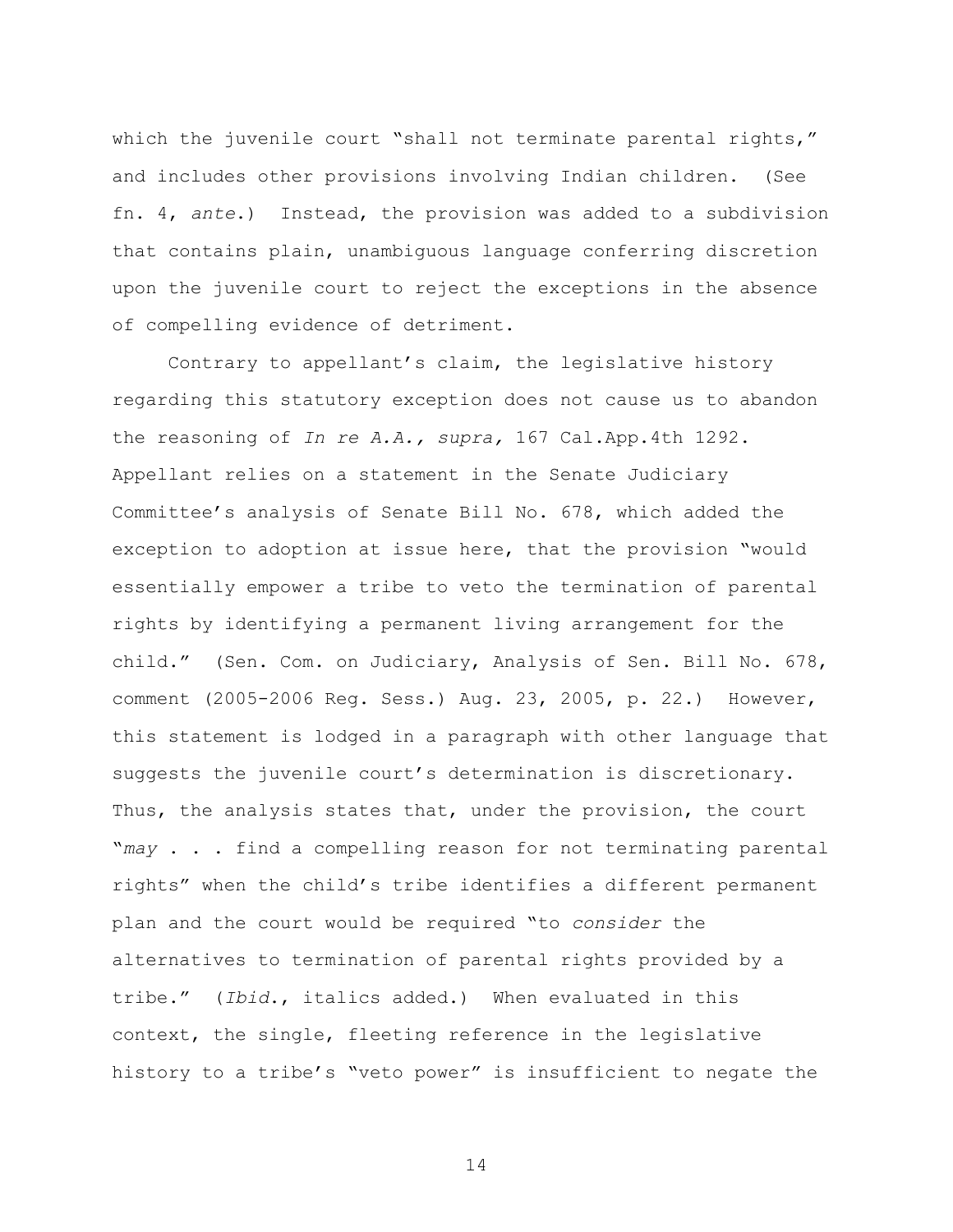meaning of the statute derived from its plain language and its overall design.

Having concluded that a juvenile court retains discretion to reject the permanent plan identified by a child"s tribe, we conclude that the court, here, exercised its discretion properly. The only prospective guardians that had been identified by the Tribe were the maternal cousins, whose criminal records had resulted in their rejection as a viable placement option. No other relatives had been identified as an appropriate placement for the minor, and the Tribe did not have any licensed foster families that could care for the minor. In sum, there were no appropriate families that were willing to assume guardianship of the minor.

Moreover, the ICWA expert had explained that the Tribe"s identification of guardianship as the preferred permanent plan stemmed from its interest in preserving the minor's connection to his family and the Tribe. But, according to the report for the section 366.26 hearing, the minor"s parents had stopped visiting him. And, as there were no family or tribal members that had been found appropriate for placement, there was no basis for believing that guardianship would be more likely to achieve these goals than would adoption by an Indian family. Under such circumstances, it was well within the juvenile court"s discretion to decline to find an exception to adoption based on the Tribe"s identification of guardianship as the permanent plan.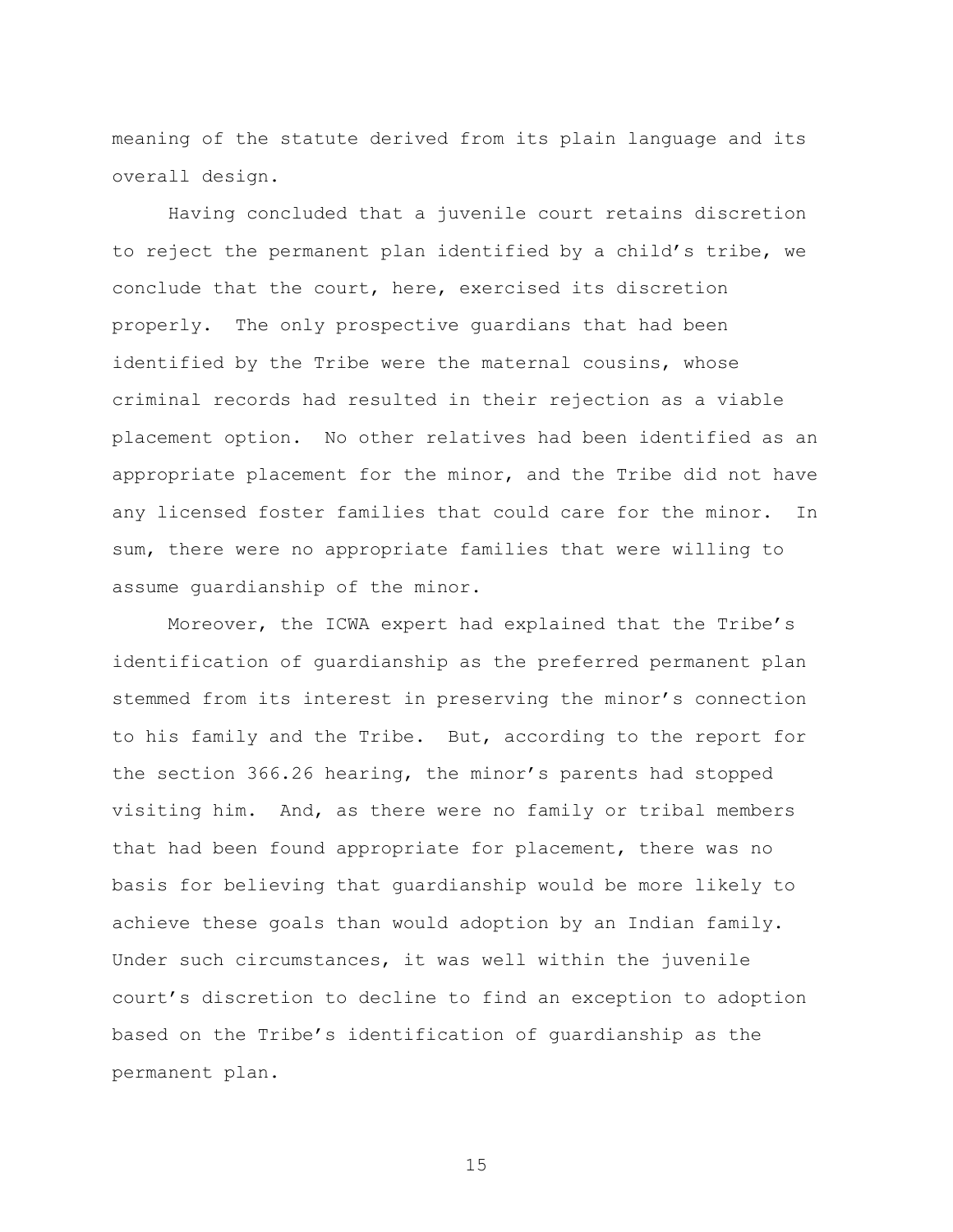Appellant next claims his trial counsel rendered ineffective assistance by failing to argue that an exception to adoption applied because termination of parental rights would substantially interfere with the minor's connection to his tribal community. (§ 366.26, subd. (c)(1)(B)(vi)(I); fn. 4 *ante*.) We reject this claim.

The juvenile court does not have a sua sponte duty to consider the statutory exceptions to adoption. (*In re Daisy D.* (2006) 144 Cal.App.4th 287, 292, and cases cited therein.) Because the exception now argued by appellant was not claimed in the juvenile court, it ordinarily would not be subject to review. (*Ibid*.)

However, appellant maintains he received ineffective assistance of counsel based on his trial attorney"s failure to argue for the application of this exception to adoption. We address his claim in this context.

In an ineffective assistance of counsel claim, "the burden is on appellant to establish both that counsel's representation fell below prevailing professional norms and that, in the absence of counsel's failings, a more favorable result was reasonably probable. [Citations.] Unless the record affirmatively establishes ineffective assistance of counsel, we must affirm the judgment." (*In re Daisy D.*, *supra*, 144 Cal.App.4th at pp. 292-293.)

"It is also particularly difficult to establish ineffective assistance of counsel on direct appeal, where we are limited to

II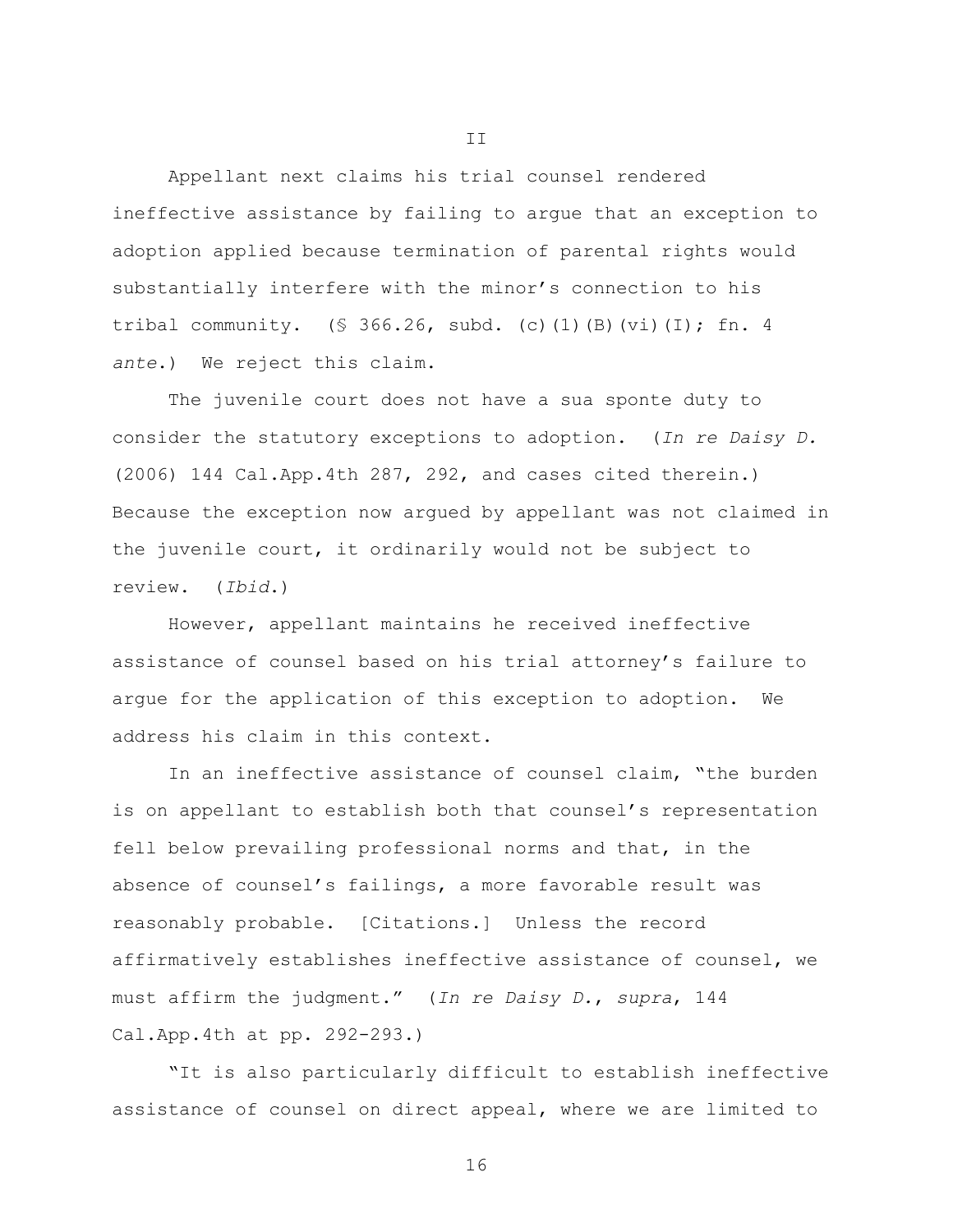evaluating the appellate record. If the record does not shed light on why counsel acted or failed to act in the challenged manner, we must reject the claim on appeal unless counsel was asked for and failed to provide a satisfactory explanation, or there simply can be no satisfactory explanation." (*People v. Scott* (1997) 15 Cal.4th 1188, 1212, italics added.)

The exception to adoption at issue applies in cases involving Indian children when there is a compelling reason for determining that adoption would be detrimental to the child because "[t]ermination of parental rights would substantially interfere with the child"s connection to his or her tribal community or the child"s tribal membership rights," and, thus, would not be in the minor"s best interest. (§ 366.26, subd. (c)(1)(B)(vi)(I).)

Here, when the juvenile court ordered a permanent plan of adoption, it noted that the Department had located a placement with a member of the minor"s tribe and that the minor would be placed with an Indian family even if this placement did not work out. Thus, appellant's trial counsel reasonably may have concluded that adoption would not substantially interfere with the minor"s connection to the Tribe and that, strategically, tendering this argument would undercut the strength of her other arguments. Under such circumstances, and in the absence of an explanation from appellant's trial counsel regarding her reasons for not pursuing this issue, we will not presume ineffectiveness.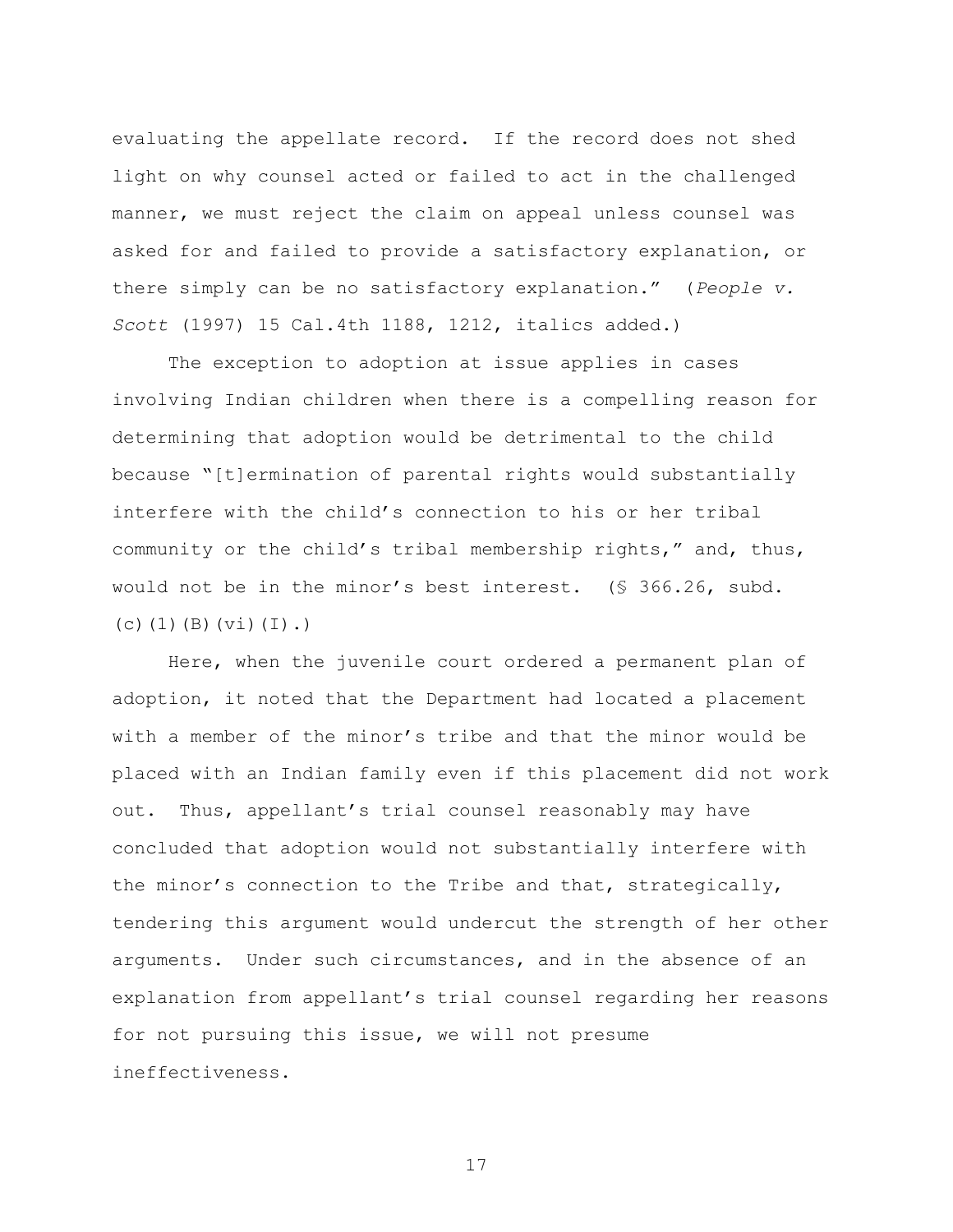Appellant also requests that we exercise our discretion to excuse forfeiture of this issue. It is true an appellate court has discretion to review claims not raised in the trial court that address important legal issues, but "the discretion must be exercised with special care," particularly in dependency matters where "considerations such as permanency and stability are of paramount importance." (*In re S.B.* (2004) 32 Cal.4th 1287, 1293.) Furthermore, a determination of whether the exception applies raises factual questions not squarely addressed in the juvenile court and "unsuitable for resolution on appeal." (*In re Daisy D.*, *supra*, 144 Cal.App.4th at p. 292.) Accordingly, we decline to exercise our discretion to excuse appellant's forfeiture of the issue.

## III

Appellant also contends he received ineffective assistance of counsel because his trial attorney failed "to alert the juvenile court that the duty to seek an exemption [regarding the maternal cousins' criminal record] was the Department's." Again, in making this claim, appellant must establish "that counsel"s representation fell below prevailing professional norms and that, in the absence of counsel's failings, a more favorable result was reasonably probable." (*In re Daisy D.*, *supra*, 144 Cal.App.4th at pp. 292-293.) Appellant fails to meet this burden.

Section 361.4 contains prerequisites for placing a child with a relative or other non-licensed placement. Among other things, the statute requires a criminal records check to be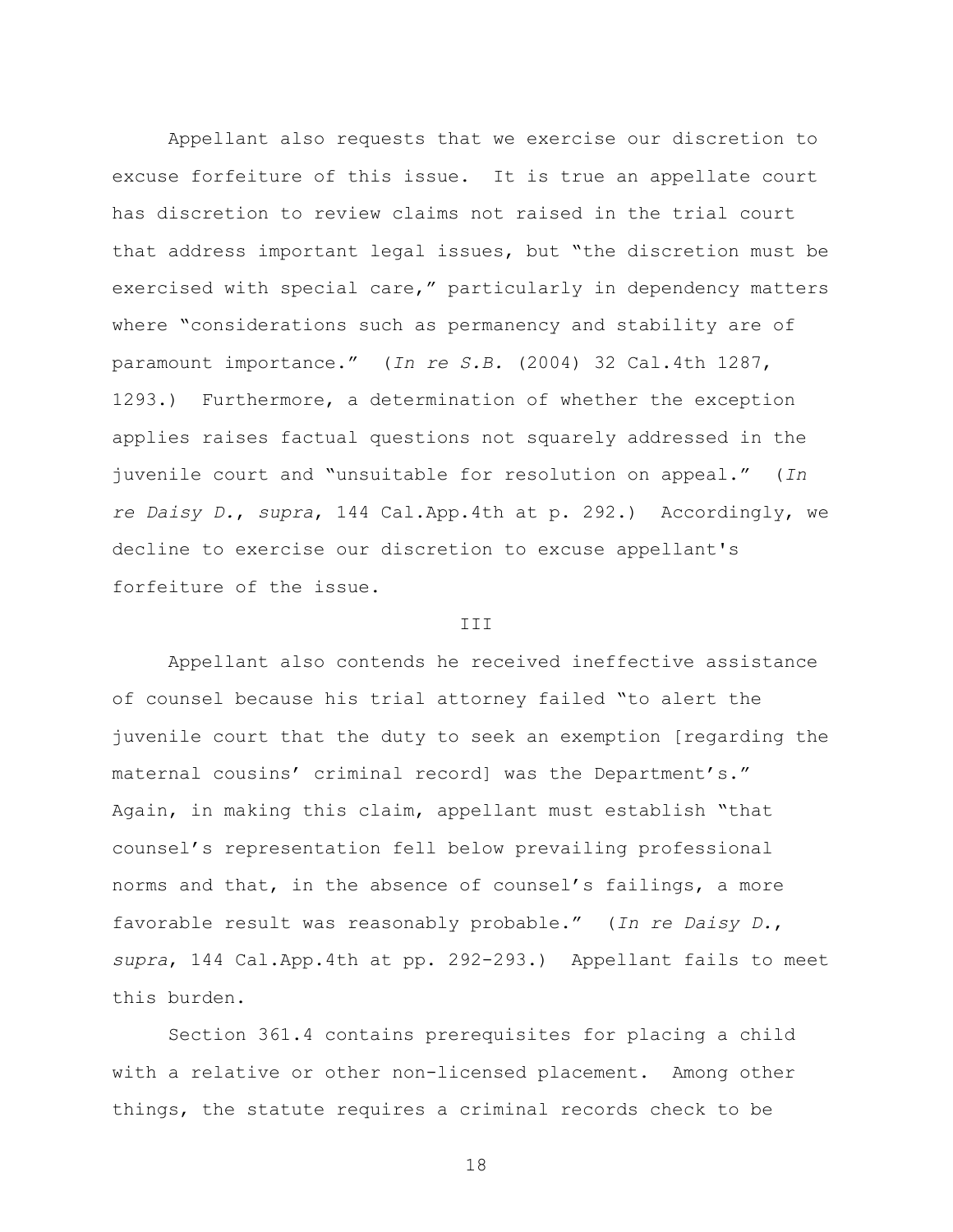conducted before making such placement (§ 361.4, subd. (b)), and if this reveals criminal convictions that are subject to exemption, the placement cannot occur unless an exemption is granted. (§ 361.4, subd. (d)(2).) Exemptions are to be evaluated at the county level, except that an Indian tribe may ask either the county or the State Department of Social Services to evaluate an exemption request to allow placement in a home designated by the tribe for placement under the ICWA. (§ 361.4, subds. (d) $(5)$  &  $(f)$ .)

In *In re Jullian B.* (2000) 82 Cal.App.4th 1337 at page 1350, this court held that, to establish good cause to avoid the placement preferences of ICWA based on a prospective caretaker"s criminal convictions, the social services agency must seek a waiver of those convictions or adequately explain why it did not do so. If a waiver is denied, the record must establish that sound discretion was exercised and must set forth the reasons for the denial. (*Ibid*.)

The Department unsuccessfully attempts to distinguish *In re Jullian B.* because it involved two prospective adoptive placements, only one of which satisfied ICWA placement preferences whereas, here, the placement at issue was with prospective guardians. But the provisions of section 361.4, which were the focus of *Jullian B.*, pertain to placement "in the home of a relative, or the home of any prospective guardian or other person who is not a licensed or certified foster parent." (§ 361.4, subd. (a).) And under the ICWA, the first preference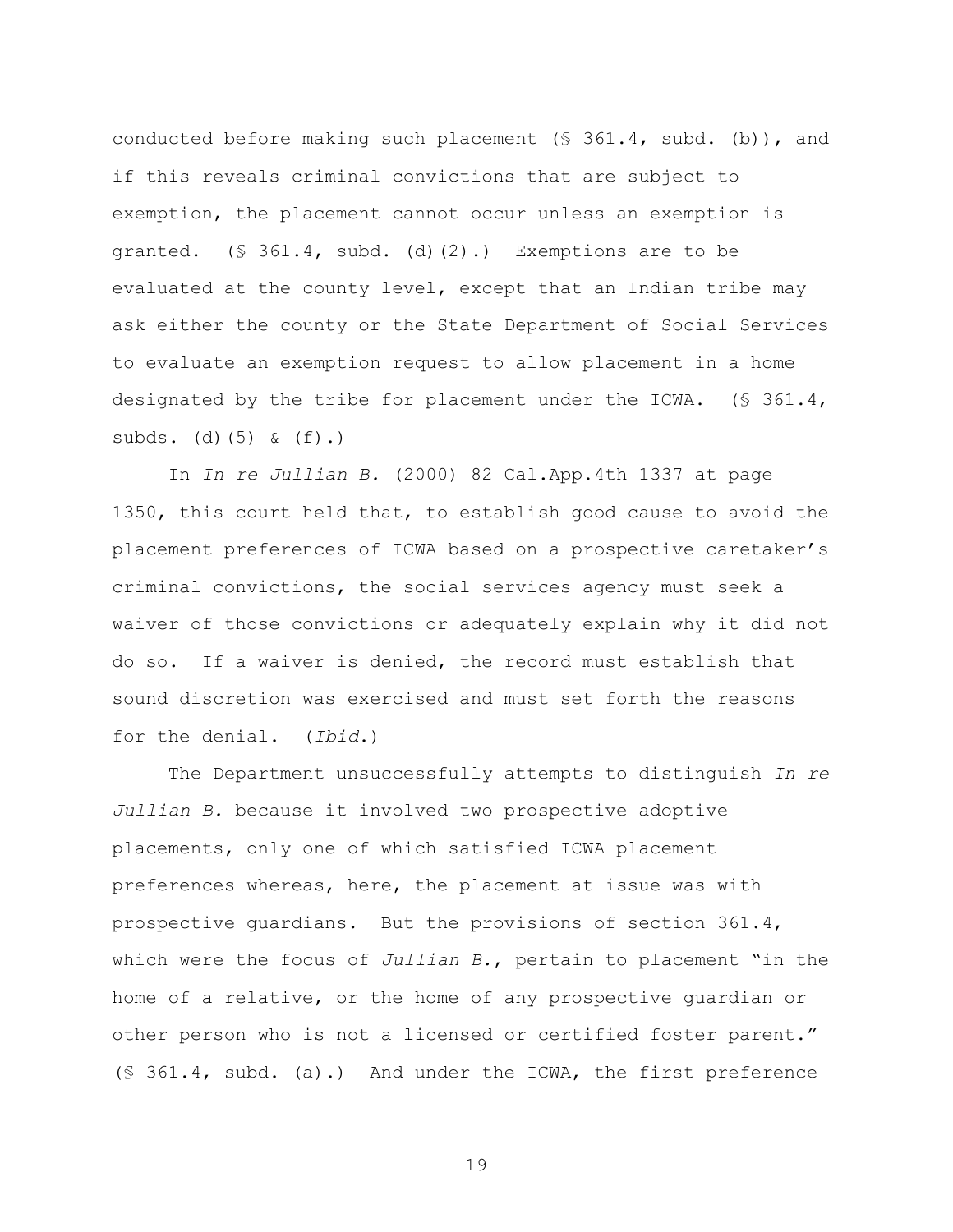for placement of an Indian child is with a member of the child"s extended family. (25 U.S.C. § 1915(a) & (b).)

There is no indication in the record that the Tribe sought an exemption from the State Department of Social Services concerning the maternal cousins' criminal convictions. Thus, under *In re Jullian B.*, the Department was required to seek an exemption at the county level or provide sufficient justification for not pursuing one.

Nonetheless, on the record before us, ineffective assistance of counsel has not been established. According to the social worker"s addendum report for the dispositional hearing, "[c]riminal background exemptions would be required through the Kinship Unit" before the minor could be placed with the maternal cousins, and the criminal record information was in the process of being reviewed by that unit. The Kinship Unit later "denied approval" of the cousins based on their criminal histories. Based on this record, it is possible that the Department *did* request an exemption and that the Kinship Unit was the entity charged with evaluating such requests.

And, although the reasons for denying the maternal cousins an exemption were not stated on the record, the criminal record of the husband reflecting multiple convictions for drugs, weapons, theft and violence, including two convictions involving domestic violence, speaks for itself. As with appellant"s previous argument, we will not presume ineffectiveness of counsel under such circumstances in the absence of an explanation from appellant's trial counsel regarding her reasons